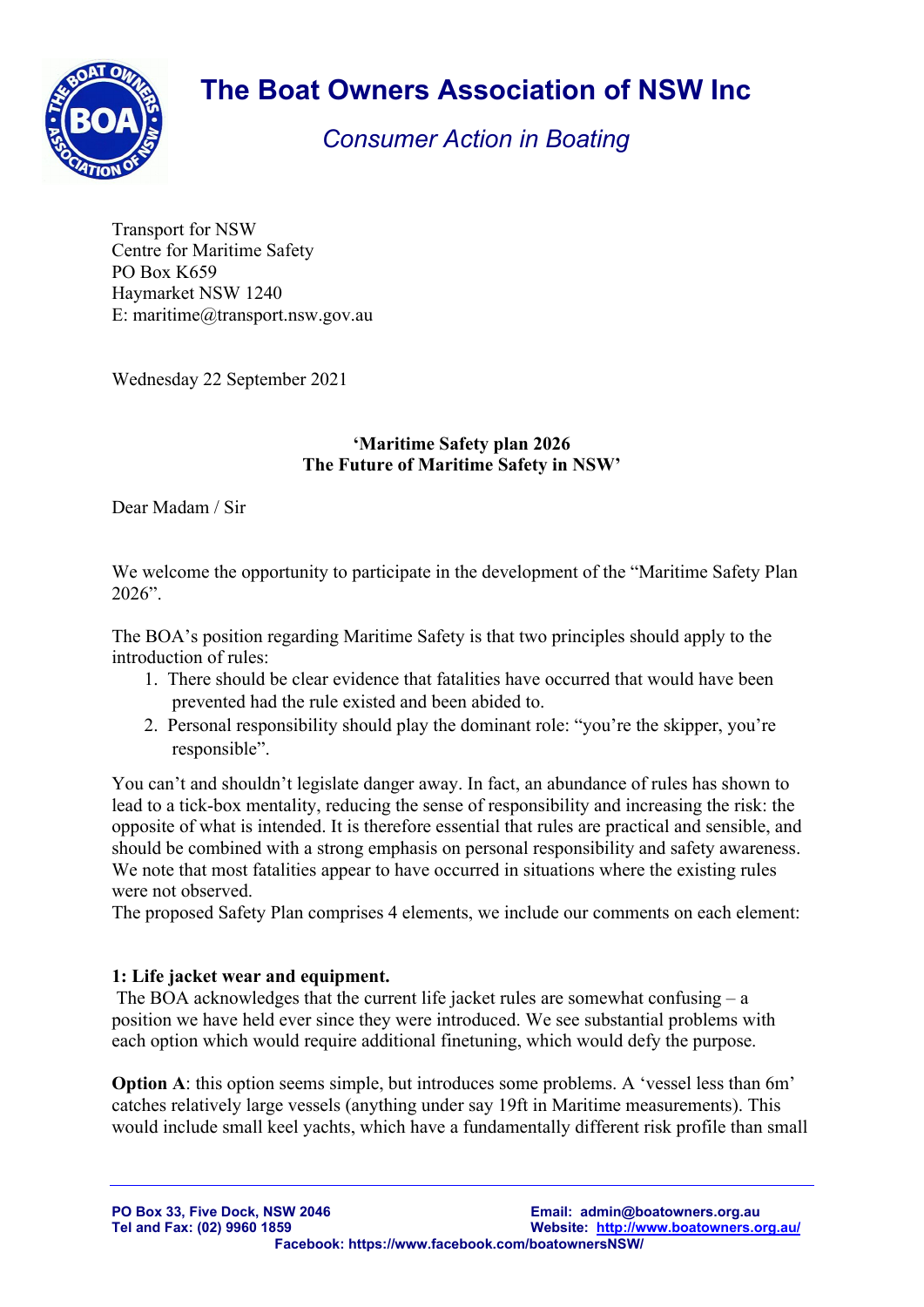dinghies, and e.g., marina tenders. The latter would be hugely inconvenienced, whilst no casualties ever have been recorded.

No rationale is given to the increase of the previous limit 'under 4.8m' to 'under 6m'. There may be many more examples of (hopefully) unintended consequences as result of this new limit. Introducing lifejackets for small craft. Not that we want to see more restrictions but this option shows there is no reasonable argument for the suggestions in option A

**Option B**: this option is unrealistic. It would require crew on a large yacht in calm waters to don life jackets every time to go into an 'open area' (particularly hard to define for many modern motor yachts). There is no evidence of fatalities in such situations and this requirement is overreach. It is the skipper's responsibility that life jackets are worn in adverse conditions and there is plenty evidence that this is well understood and adhered to. The requirement to wear a life jacket 'at all times when boating alone' may make sense on a small dinghy, but is unnecessarily oppressive on larger vessels and certainly no evidence of preventable fatalities is available. Fishing off a 50-foot yacht or motor cruiser at anchor, sitting inside the cabin of a yacht, all would require that a life jacket be worn. The BOA roundly rejects this option B.

The BOA suggests to NOT introduce either option, but to consult with stakeholders on streamlining and simplifying the current rules. The BOA would be happy to be involved in such an exercise.

Maintenance of life jackets is noted in the Plan as an important issue. The BOA fully agrees with this and with the initiatives taken by NSW Maritime in this regard. We welcome Maritime's commitment to further assist in this important area.

#### **2. Safer Boating Through Technology**

Other than questions in the on-line survey the details are scant. We have received numerous comments from members in particular two issues raised in the questionnaire:

- The suggestion to use drones to monitor boating rules. Needless to say, the BOA rejects this idea in the strongest terms. This would be an insidious invasion of privacy, fit for a police state. Stronger words were used by our members, which we will not repeat.
- The use of QR codes at boat ramps. The BOA also rejects this suggestion, based on the same principle as above. However, we understand the motivation behind this suggestion. The BOA supports the use of the NSW Marine Rescue app and suggests NSW Maritime assists with encouraging boaters to use this. Signs at boat ramps to this effect would make sense.

The BOA is certainly not technology-adverse, but we need to stress that recreational boating to many includes an aspect of the feel of personal freedom. Excessive use of tracking, data harvesting, AI and so on is a direct threat to this freedom. Extensive consultation is in order before going down this path.

#### **3. Safer Waterways Access and Infrastructure**

The BOA supports most initiatives in this area and appreciates work that has been and is being done. We have commented on many individual issues in this regard and in the future will continue to do so where and when appropriate.